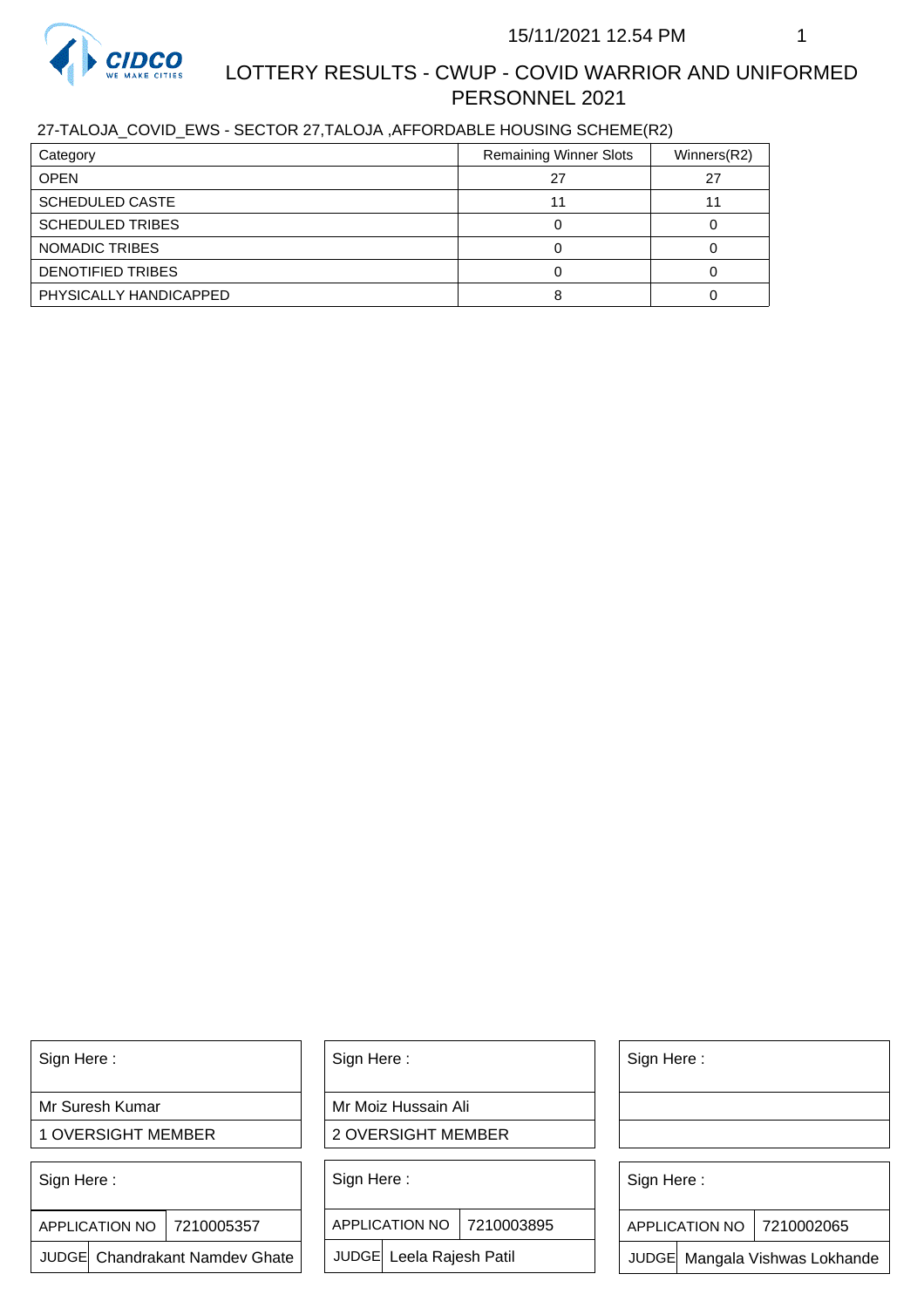

Winner List

 LOTTERY RESULTS - CWUP - COVID WARRIOR AND UNIFORMED PERSONNEL 2021

### Scheme: 27-TALOJA\_COVID\_EWS - SECTOR 27,TALOJA ,AFFORDABLE HOUSING SCHEME

Category - OPEN - OPEN

| <b>Priority No</b> | Application<br>Number | <b>Applicant Name</b>                       | Flat*<br>Bd, Wg, Fl, Ft (Rnd)     |
|--------------------|-----------------------|---------------------------------------------|-----------------------------------|
| 1                  | 7210003180            | Mr Indrajit Vasant Jadhav                   | $E03, -110,$<br>4(R2)             |
| $\overline{c}$     | 7210005597            | Mr Sachin Ramchandra<br>Jadhav              | $E01, -13,$<br>6(R2)              |
| 3                  | 7210003411            | Mr Dinkar<br><b>Baburao</b><br>Ingawale     | E05, -, 4, 1(R2)                  |
| $\overline{4}$     | 7210005121            | Mr Swapnil<br>Mangesh<br>Katkar             | E04, -, 12,<br>5(R2)              |
| 5                  | 7210005331            | Mr Yogesh Prakash Sapkal   E05, -, 4, 6(R2) |                                   |
| 6                  | 7210003821            | Swati<br>Santosh<br>Mrs<br>Suryavanshi      | E04, -, 12,<br>1(R2)              |
| 7                  | 7210001996            | Mr Vilas Daulat Chavan                      | $E16, -, 0, 2(R2)$                |
| 8                  | 7210003041            | Mr Bhushan Vasudev<br>Tandel                | E14, -, 6, 1(R2)                  |
| 9                  | 7210004485            | Ms Sunita<br>Ramsingh<br>Rajoriya           | E13, -, 4, 3(R2)                  |
| 10                 | 7210007975            | Mr Dastagir Hayder Patel                    | $E05, -, 9, 4(R2)$                |
| 11                 | 7210004320            | Mr Dipesh<br>Mahesh<br>Chauhan              | E04, -, 3, 6(R2)                  |
| 12                 | 7210008174            | Mrs Cecilia Noel Dsouza                     | $E15, -, 0, 1(R2)$                |
| 13                 | 7210005131            | Mr Suresh Chandrakant<br>Redekar            | E15, -, 7, 5(R2)                  |
| 14                 | 7210001982            | Mr Vinod Jaywant Payer                      | E03, -, 5, 4(R2)                  |
| 15                 | 7210001501            | Mrs<br>Manisha Avadhut<br>Haryan            | $E03, -1, 4(R2)$                  |
| 16                 | 7210004454            | Mr Ajit Kisan Bhosale                       | $E13, -, 9, 4(R2)$                |
| 17                 | 7210008217            | Mr Nikhil Satish Patil                      | E14, -, 13,<br>4(R2)              |
| 18                 | 7210001361            | Mrs Nandini Milind Bhave                    | $E15, -2, 6(R2)$                  |
| 19                 | 7210004937            | Mr Vikas Badrinath Tambe                    | E14, -, 4, 3(R2)                  |
| 20                 | 7210008997            | Mr Akshay Ananda Patil                      | E <sub>15</sub> , -, 12,<br>4(R2) |

| Priority No | Application<br>Number | <b>Applicant Name</b>            | Flat*<br>Bd, Wg, Fl, Ft (Rnd)                 |
|-------------|-----------------------|----------------------------------|-----------------------------------------------|
| 21          | 7210003350            | Mrs Asmita Kishor Rotkar         | E <sub>10</sub> , -, 14,<br>6(R2)             |
| 22          | 7210000815            | Mrs Yogita Mane                  | $E16, -, 8, 2(R2)$                            |
| 23          | 7210002624            | Mrs Laxmibai<br>Dattul<br>Dhumal | E <sub>16</sub> , -, <sub>10</sub> ,<br>2(R2) |
| 24          | 7210008284            | Mr Ankush Ramchandra<br>Surve    | $E11, -, 8, 3(R2)$                            |
| 25          | 7210007729            | Shivprasad<br>Mr Sagar<br>Gupta  | E02, $-$ , 6, 5(R2)                           |
| 26          | 7210001163            | Mr Mangesh Mahadev Lad           | E04, $-$ , 5, 2(R2)                           |
| 27          | 7210006197            | Mr Ankush<br>Dadarao<br>Kadam    | $E16, -, 4, 5(R2)$                            |